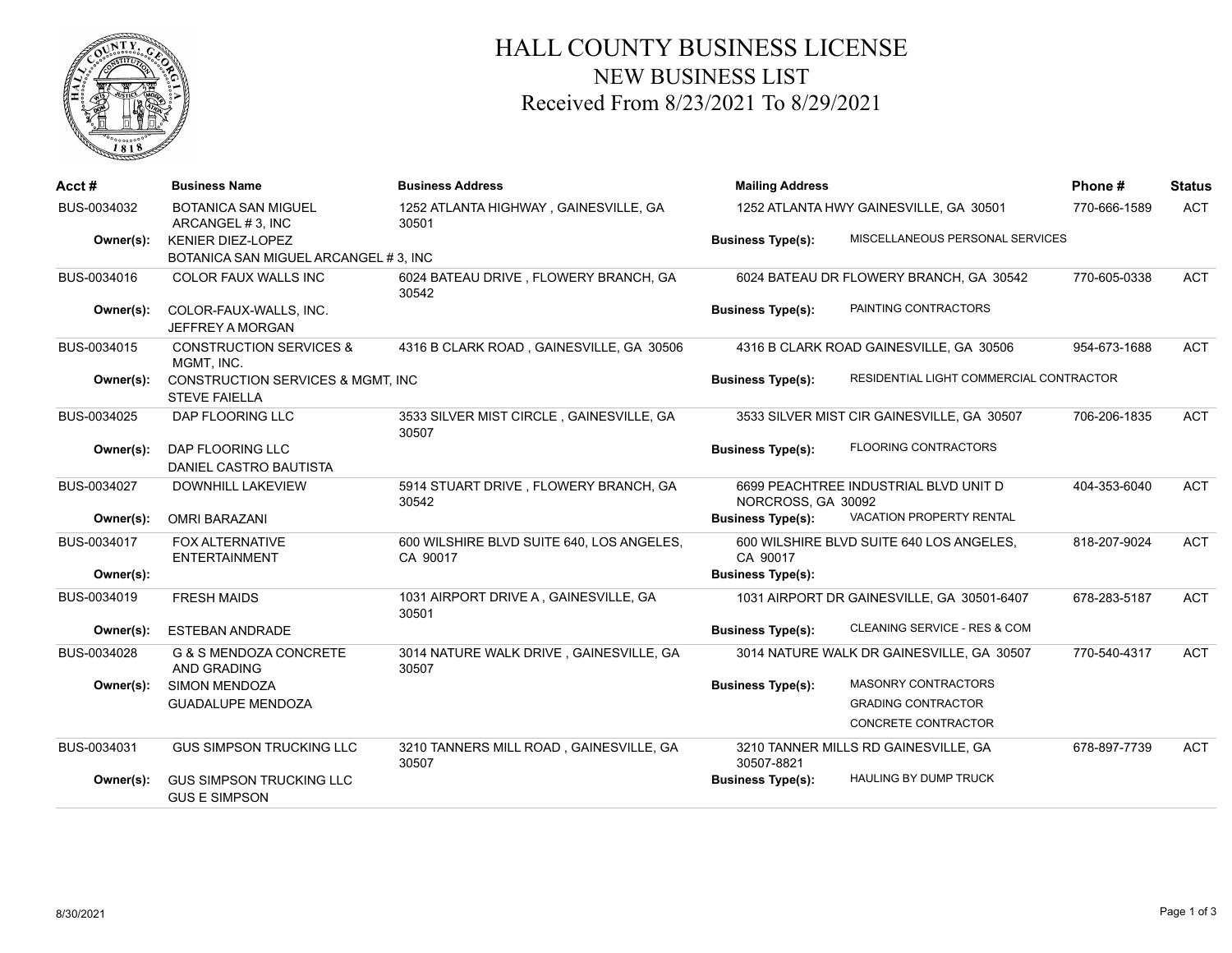

## HALL COUNTY BUSINESS LICENSE NEW BUSINESS LIST Received From 8/23/2021 To 8/29/2021

| Acct#       | <b>Business Name</b>                                    | <b>Business Address</b>                               | <b>Mailing Address</b>   |                                           | Phone#       | <b>Status</b> |
|-------------|---------------------------------------------------------|-------------------------------------------------------|--------------------------|-------------------------------------------|--------------|---------------|
| BUS-0034029 | <b>HAIR BY WENDY</b>                                    | 6413 GRAND REUNION DRIVE, HOSCHTON, GA<br>30548       | 30548                    | 6413 GRAND REUNION DR HOSCHTON, GA        | 678-886-7234 | <b>ACT</b>    |
| Owner(s):   | WENDY J HOLLEY                                          |                                                       | <b>Business Type(s):</b> | COSTUME JEWELRY SALES                     |              |               |
|             |                                                         |                                                       |                          | <b>COSMETOLOGIST</b>                      |              |               |
|             |                                                         |                                                       |                          | <b>BEAUTY SHOP SUPPLIES</b>               |              |               |
| BUS-0034022 | JRB PROPERTY MANAGEMENT                                 | 3404 OSCEOLA TRAIL, GAINESVILLE, GA 30506             |                          | 3404 OSCEOLA TRAIL GAINESVILLE, GA 30506  | 404-977-6711 | <b>ACT</b>    |
| Owner(s):   | JRB PROPERTY MANAGEMENT, LLC<br><b>RICHARD M BERUBE</b> |                                                       | <b>Business Type(s):</b> | RESIDENTIAL PROPERTY MANAGERS             |              |               |
| BUS-0034023 | MARKETPLACE INNKEEPERS                                  | , ,                                                   |                          |                                           |              | <b>ACT</b>    |
| Owner(s):   |                                                         |                                                       | <b>Business Type(s):</b> |                                           |              |               |
| BUS-0034033 | NEW HOLLAND PARLOR                                      | 100 SPRING STREET D, GAINESVILLE, GA 30501            |                          | 100 SPRING ST GAINESVILLE, GA 30501       | 770-229-7299 | PND           |
| Owner(s):   | LANIER INVESTMENTS, LLC<br><b>WARNER G BROCK</b>        |                                                       | <b>Business Type(s):</b> | SPECIAL EVENTS                            |              |               |
| BUS-0034034 | PUMAS TOWING, INC                                       | 2938 ATLANTA HIGHWAY, GAINESVILLE, GA<br>30507        |                          | 2938 ATLANTA HWY GAINESVILLE, GA 30507    | 470-290-5999 | PND           |
| Owner(s):   | PUMAS TOWING INC<br>PATSY A SHIMLEY                     |                                                       | <b>Business Type(s):</b> | <b>MOTOR VEHICLE TOWING</b>               |              |               |
| BUS-0034021 | SODBOTICS, LLC                                          | 3404 OSCEOLA TRAIL, GAINESVILLE, GA 30506             |                          | 3404 OSCEOLA TRAIL GAINESVILLE, GA 30506  | 678-332-9403 | <b>ACT</b>    |
| Owner(s):   | SODBOTICS LLC<br><b>RICHARD M BERUBE</b>                |                                                       | <b>Business Type(s):</b> | MISCELLANEOUS BUSINESS SERVICES           |              |               |
| BUS-0034026 | SOUTHERN METAL SERVICES<br>GROUP, INC.                  | 4034 ENTERPRISE WAY 100B, FLOWERY<br>BRANCH, GA 30542 | BRANCH, GA 30542         | 4034 ENTERPRISE WAY STE 100-110 FLOWERY   | 679-896-8202 | <b>ACT</b>    |
| Owner(s):   | SOUTHERN METAL SERVICES GROUP. INC.                     |                                                       | <b>Business Type(s):</b> | <b>METAL FABRICATION</b>                  |              |               |
|             | DEWEY THOMAS, JR.                                       |                                                       |                          | <b>WELDING CONTRACTOR</b>                 |              |               |
| BUS-0034018 | SWIPEJOBS, INC.                                         | 2805 RAMSEY ROAD, GAINESVILLE, GA 30501               | TX 75219                 | 3824 CEDAR SPRINGS ROAD #801-3091 DALLAS, | 682-402-4685 | <b>PND</b>    |
| Owner(s):   | SWIPEJOBS, INC.<br><b>JANE HUSSEY</b>                   |                                                       | <b>Business Type(s):</b> | <b>EMPLOYMENT AGENCIES</b>                |              |               |
| BUS-0034030 | <b>TAP IT</b>                                           | 110 MAPLE ST, GAINESVILLE, GA 30501                   |                          | 110 MAPLE ST GAINESVILLE, GA 30501        | 770-561-8966 | <b>TMP</b>    |
| Owner(s):   | <b>JAMES M TORTORELLI</b><br>PRO OUTDOOR LIVING         |                                                       | <b>Business Type(s):</b> |                                           |              |               |
| BUS-0034020 | TO THE LAKE                                             | 5428 SHERRI DRIVE, GAINESVILLE, GA 30504              |                          | 5428 SHERRI DR GAINESVILLE, GA 30504      | 630-796-9527 | <b>ACT</b>    |
| Owner(s):   | ALEKSANDR KRUTIK                                        |                                                       | <b>Business Type(s):</b> | <b>VACATION PROPERTY RENTAL</b>           |              |               |